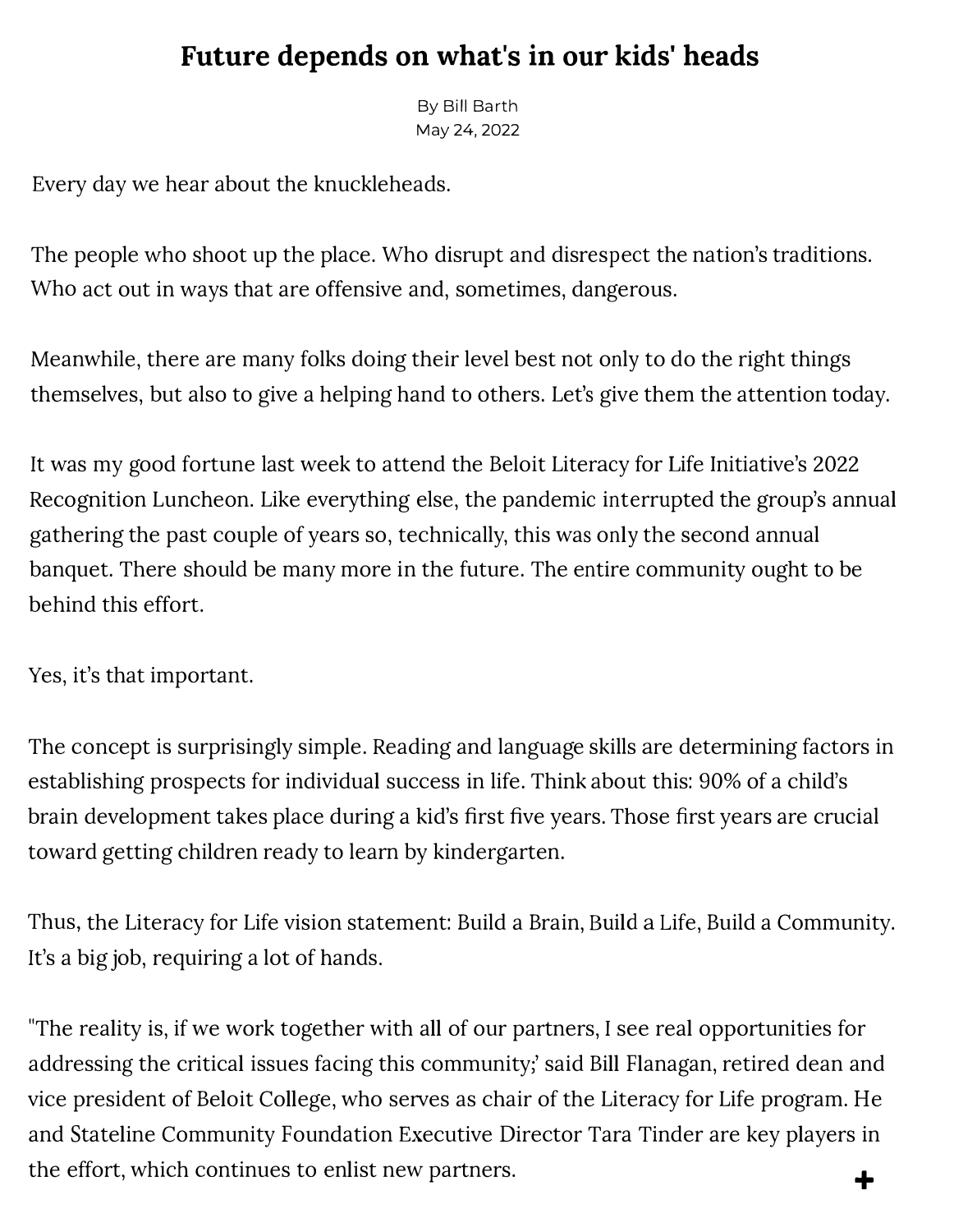Obviously, any effort to improve society's collective reading skills is catnip for a lifelong journalist such as myself. I've watched with growing dismay as social media addiction has replaced, for many, the habit of reading books and magazines and newspapers. The overall impact is even deeper. Failure to acquire appropriate language skills can ruin a child's future before it begins. That invites all sorts of problems, from poverty to health deficits, even criminality. Knuckleheads aren't born that way. It's an acquired pathology.

The Literacy for Life Initiative suggests a community is not helpless. It can create ways to support families with children. Through the initiative, every mother giving birth at Beloit Health System is shown a video explaining the facts and why it's so important to strive toward early childhood brain development. In addition, each mom and baby go home with a "Brain Bag," containing a toy, a book, and resources explaining ways to support brain development with reading, singing and more. Costs to support the effort have been covered by Stateline Community Foundation to date, but there's a need for more corporate financing. Mr. and Ms. Business Person, think about contacting the Foundation to join the cause. The phone number is 608-362-4228.

If the name Quint Studer rings a bell, it's because he's been a driving force behind the resurgence of minor league baseball in Beloit. Without his expertise and commitment it's doubtful there would be a Beloit Sky Carp baseball team playing at the extraordinary ABC Supply Stadium.

Lesser known in town is Studer's commitment to literacy and early childhood brain development. His work began in Pensacola, Florida where he built a successful business career and then chose literacy as a personal cause. When he got involved in Beloit, Studer discovered the Literacy for Life group and brought much to the table. He was the right choice for last week's keynote speaker.

First, give credit where it's due. Remember the part about new moms seeing a video, and going home with a "Brain Bag?" There was a need for another component, follow-up texts to communicate support for those moms and babies at home. At the event, Studer announced he and his wife will cover the costs for all new moms and babies to receive two texts a week. The first provides ideas moms can use to build their child's brain development. The second explains where their baby should be at a given stage of